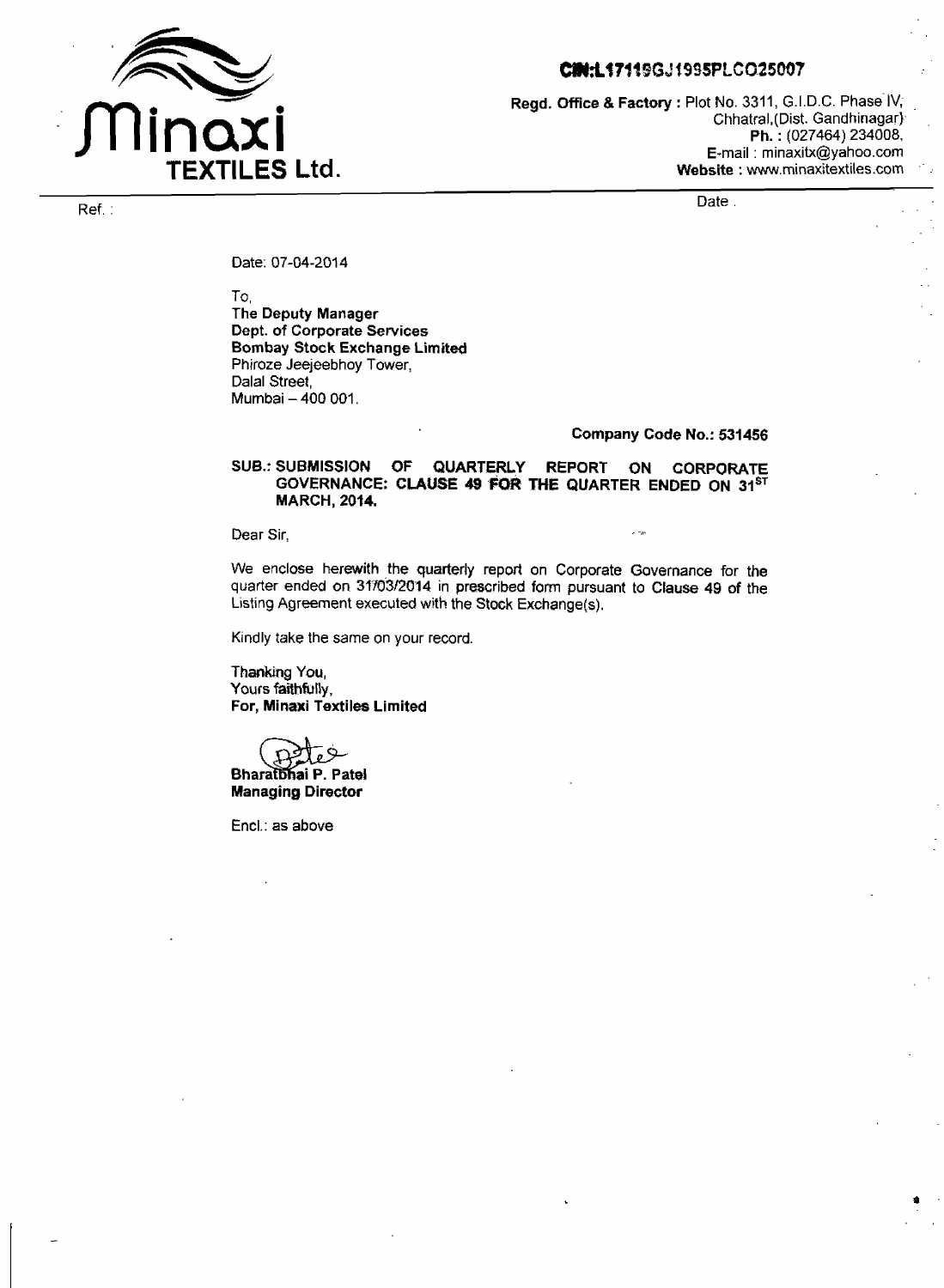## **QUARTERLY COMPLIANCE REPORT ON CORPORATE GOVERNANCE:**

Name of the Company **company**<br>Company Code No. **531456** 1SlN **No.** : **ME9StC01028** 

**Name** of **the Company** : **Mioaxi Textiles Limited** 

# **Quarter ended on 31" March, 2014**

ů,

| Particulars                                                                              | <b>Clause of</b><br>Listing<br>Agreement | Compliance<br>Status<br>Yes/No/NA | Remarks |
|------------------------------------------------------------------------------------------|------------------------------------------|-----------------------------------|---------|
| <b>I Board of Directors</b>                                                              | 49 L                                     |                                   |         |
| (A) Composition of Board                                                                 | 49(IA)                                   | Yes                               |         |
| Board of Directors of the Company<br>(f)                                                 |                                          |                                   |         |
| have an optimum combination of                                                           |                                          |                                   |         |
| executive and non-executive directors                                                    |                                          |                                   |         |
| with not less than fifty percent of the                                                  |                                          |                                   |         |
| Board of Directors comprising of non-                                                    |                                          |                                   |         |
| executive directors.                                                                     |                                          |                                   |         |
| (ii) Where the Chairman of the Board is an                                               |                                          |                                   |         |
| Executive Director, at least half of the                                                 |                                          |                                   |         |
| Board should comprise of independent                                                     |                                          |                                   |         |
| directors.<br>(B) Non-executive Directors' compensation &                                |                                          |                                   |         |
| disclosures:                                                                             | 49 (18)                                  | Yes                               |         |
| All fees/compensation, if any paid to non-                                               |                                          |                                   |         |
| executive Directors, including independent                                               |                                          |                                   |         |
| directors, shall be fixed by the Board of                                                |                                          |                                   |         |
| Directors and shall require previous                                                     |                                          |                                   |         |
| approval<br>Df.<br>shareholders in<br>general                                            |                                          |                                   |         |
| meeting. The shareholders' resolution shall                                              |                                          |                                   |         |
| specify the limits for the maximum number                                                |                                          |                                   |         |
| of stock options that can be granted to                                                  |                                          |                                   |         |
| directors,<br>non-executive<br>including<br>independent directors, in any financial year |                                          |                                   |         |
| and in aggregate.                                                                        |                                          |                                   |         |
| (C) Other provisions as to Board and                                                     | 49 (IC)                                  | Yes                               |         |
| Committees:                                                                              |                                          |                                   |         |
| (i) The Board shall meet at least four                                                   |                                          |                                   |         |
| times a year, with a maximum time                                                        |                                          |                                   |         |
| gap of four months between any two                                                       |                                          |                                   |         |
| meetings.                                                                                |                                          |                                   |         |
| (ii) A Director shall not be a member in                                                 |                                          |                                   |         |
| more than ten committees or act as                                                       |                                          |                                   |         |
| chairman of more than five committees                                                    |                                          |                                   |         |
| across all companies in which he is a<br>director. It should be a mandatory              | $\mathcal{W}^{\mathcal{C}}$              |                                   |         |
| annual requirement for every director                                                    |                                          |                                   |         |
| to inform the company about the                                                          |                                          |                                   |         |
| committee positions he occupies in                                                       |                                          |                                   |         |
| other companies and notify changes as                                                    |                                          |                                   |         |
| and when they take place.                                                                |                                          |                                   |         |
| (iii) The Board shall periodically review                                                |                                          |                                   |         |
| compliance<br>reports of all<br>laws                                                     |                                          |                                   |         |
| applicable to the company, as well as                                                    |                                          |                                   |         |
| steps taken to rectify instances of non-                                                 |                                          |                                   |         |
| compliances.                                                                             |                                          |                                   |         |

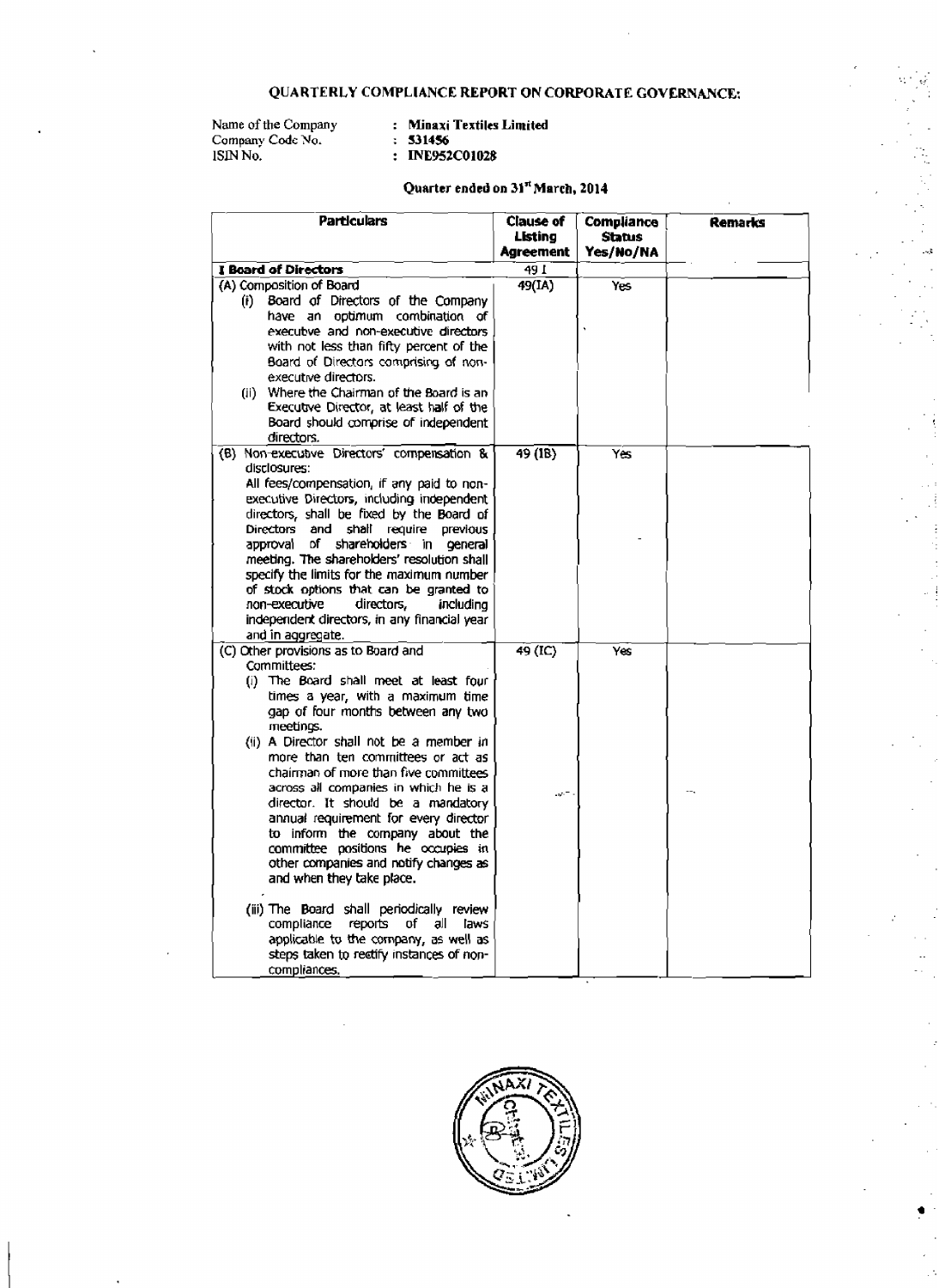| D) Code of Conduct:<br>$\overline{49}$ (ID)<br>Yes<br>(i) The Board shall lay down a code of<br>conduct for all Board members and<br>senior management of the Company.<br>(ii) All Board members and senior shall<br>affirm compliance with the code on an<br>annual base. The Annual Report of the<br>Company shall contain a declaration to<br>this effect by the CEO.<br><b>II. Audit Committee</b><br>49 (II)<br>(A) Qualified & Independent Audit Committee:<br>49 (IIA)<br><b>Yes</b><br>The Audit Committee shall have<br>(i)<br>minimum three directors as members.<br>Two thirds of the members shall be<br>independent directors.<br>All members of the Audit Committee<br>(i)<br>shall be financially literate and at least<br>one member shall have accounting or<br>related<br>financial<br>management<br>expertise.<br>(iii)<br>The Chairman shall be an independent<br>director.<br>The Chairman of the Committee shall<br>(iv)<br>be present at Annual General Meeting.<br>The Audit Committee may invite such<br>$\mathsf{(v)}$<br>of executives, finance directors, head<br>of internal audit and a representative<br>of statutory auditor to be remain<br>present as invitees for the Audit<br>Committee meeting.<br>The Company Secretary / Compliance<br>(vi)<br>Officer shall act as the secretary to the<br>Committee.<br>(B) Meeting of Audit Committee:<br>49 (IIB)<br>Yes<br>The Audit Committee should meet at least<br>four times in a year and not more than four<br>months shall elapse between two meetings.<br>The quorum shall be either two members or<br>one third of the members of the audit<br>committee whichever is greater, but there<br>should be a minimum of two independent<br>members present.<br>(C) Powers of Audit Committee<br>49 (IIC)<br>Yes<br>(D) Role of Audit Committee<br>49 II(D)<br>Yes<br>(E) Review of Information by Audit Committee<br>49 (IIE)<br>Yes<br>49 (III)<br>III. Subsidiary Companies<br>ΝA<br><b>IV. Disclosures</b><br><u>49 (IV)</u><br>(A) Basis of related party transactions:<br>49 (IV A)<br>Yes<br>(i) A Statement in Summary Form of<br>Transactions with related parties in the<br>ordinary course of business shall be<br>placed periodically before the Audit<br>Committee.<br>(ii) Details<br>of<br>material<br>individual<br>transactions with related parties, which<br>are not in normal course of business,<br>shall be placed before the Audit<br>Committee. |  |  |  |
|---------------------------------------------------------------------------------------------------------------------------------------------------------------------------------------------------------------------------------------------------------------------------------------------------------------------------------------------------------------------------------------------------------------------------------------------------------------------------------------------------------------------------------------------------------------------------------------------------------------------------------------------------------------------------------------------------------------------------------------------------------------------------------------------------------------------------------------------------------------------------------------------------------------------------------------------------------------------------------------------------------------------------------------------------------------------------------------------------------------------------------------------------------------------------------------------------------------------------------------------------------------------------------------------------------------------------------------------------------------------------------------------------------------------------------------------------------------------------------------------------------------------------------------------------------------------------------------------------------------------------------------------------------------------------------------------------------------------------------------------------------------------------------------------------------------------------------------------------------------------------------------------------------------------------------------------------------------------------------------------------------------------------------------------------------------------------------------------------------------------------------------------------------------------------------------------------------------------------------------------------------------------------------------------------------------------------------------------------------------------------------------------------------------------------------------------------------|--|--|--|
|                                                                                                                                                                                                                                                                                                                                                                                                                                                                                                                                                                                                                                                                                                                                                                                                                                                                                                                                                                                                                                                                                                                                                                                                                                                                                                                                                                                                                                                                                                                                                                                                                                                                                                                                                                                                                                                                                                                                                                                                                                                                                                                                                                                                                                                                                                                                                                                                                                                         |  |  |  |
|                                                                                                                                                                                                                                                                                                                                                                                                                                                                                                                                                                                                                                                                                                                                                                                                                                                                                                                                                                                                                                                                                                                                                                                                                                                                                                                                                                                                                                                                                                                                                                                                                                                                                                                                                                                                                                                                                                                                                                                                                                                                                                                                                                                                                                                                                                                                                                                                                                                         |  |  |  |
|                                                                                                                                                                                                                                                                                                                                                                                                                                                                                                                                                                                                                                                                                                                                                                                                                                                                                                                                                                                                                                                                                                                                                                                                                                                                                                                                                                                                                                                                                                                                                                                                                                                                                                                                                                                                                                                                                                                                                                                                                                                                                                                                                                                                                                                                                                                                                                                                                                                         |  |  |  |
|                                                                                                                                                                                                                                                                                                                                                                                                                                                                                                                                                                                                                                                                                                                                                                                                                                                                                                                                                                                                                                                                                                                                                                                                                                                                                                                                                                                                                                                                                                                                                                                                                                                                                                                                                                                                                                                                                                                                                                                                                                                                                                                                                                                                                                                                                                                                                                                                                                                         |  |  |  |
|                                                                                                                                                                                                                                                                                                                                                                                                                                                                                                                                                                                                                                                                                                                                                                                                                                                                                                                                                                                                                                                                                                                                                                                                                                                                                                                                                                                                                                                                                                                                                                                                                                                                                                                                                                                                                                                                                                                                                                                                                                                                                                                                                                                                                                                                                                                                                                                                                                                         |  |  |  |
|                                                                                                                                                                                                                                                                                                                                                                                                                                                                                                                                                                                                                                                                                                                                                                                                                                                                                                                                                                                                                                                                                                                                                                                                                                                                                                                                                                                                                                                                                                                                                                                                                                                                                                                                                                                                                                                                                                                                                                                                                                                                                                                                                                                                                                                                                                                                                                                                                                                         |  |  |  |
|                                                                                                                                                                                                                                                                                                                                                                                                                                                                                                                                                                                                                                                                                                                                                                                                                                                                                                                                                                                                                                                                                                                                                                                                                                                                                                                                                                                                                                                                                                                                                                                                                                                                                                                                                                                                                                                                                                                                                                                                                                                                                                                                                                                                                                                                                                                                                                                                                                                         |  |  |  |
|                                                                                                                                                                                                                                                                                                                                                                                                                                                                                                                                                                                                                                                                                                                                                                                                                                                                                                                                                                                                                                                                                                                                                                                                                                                                                                                                                                                                                                                                                                                                                                                                                                                                                                                                                                                                                                                                                                                                                                                                                                                                                                                                                                                                                                                                                                                                                                                                                                                         |  |  |  |
|                                                                                                                                                                                                                                                                                                                                                                                                                                                                                                                                                                                                                                                                                                                                                                                                                                                                                                                                                                                                                                                                                                                                                                                                                                                                                                                                                                                                                                                                                                                                                                                                                                                                                                                                                                                                                                                                                                                                                                                                                                                                                                                                                                                                                                                                                                                                                                                                                                                         |  |  |  |
|                                                                                                                                                                                                                                                                                                                                                                                                                                                                                                                                                                                                                                                                                                                                                                                                                                                                                                                                                                                                                                                                                                                                                                                                                                                                                                                                                                                                                                                                                                                                                                                                                                                                                                                                                                                                                                                                                                                                                                                                                                                                                                                                                                                                                                                                                                                                                                                                                                                         |  |  |  |
|                                                                                                                                                                                                                                                                                                                                                                                                                                                                                                                                                                                                                                                                                                                                                                                                                                                                                                                                                                                                                                                                                                                                                                                                                                                                                                                                                                                                                                                                                                                                                                                                                                                                                                                                                                                                                                                                                                                                                                                                                                                                                                                                                                                                                                                                                                                                                                                                                                                         |  |  |  |
|                                                                                                                                                                                                                                                                                                                                                                                                                                                                                                                                                                                                                                                                                                                                                                                                                                                                                                                                                                                                                                                                                                                                                                                                                                                                                                                                                                                                                                                                                                                                                                                                                                                                                                                                                                                                                                                                                                                                                                                                                                                                                                                                                                                                                                                                                                                                                                                                                                                         |  |  |  |
|                                                                                                                                                                                                                                                                                                                                                                                                                                                                                                                                                                                                                                                                                                                                                                                                                                                                                                                                                                                                                                                                                                                                                                                                                                                                                                                                                                                                                                                                                                                                                                                                                                                                                                                                                                                                                                                                                                                                                                                                                                                                                                                                                                                                                                                                                                                                                                                                                                                         |  |  |  |
|                                                                                                                                                                                                                                                                                                                                                                                                                                                                                                                                                                                                                                                                                                                                                                                                                                                                                                                                                                                                                                                                                                                                                                                                                                                                                                                                                                                                                                                                                                                                                                                                                                                                                                                                                                                                                                                                                                                                                                                                                                                                                                                                                                                                                                                                                                                                                                                                                                                         |  |  |  |
|                                                                                                                                                                                                                                                                                                                                                                                                                                                                                                                                                                                                                                                                                                                                                                                                                                                                                                                                                                                                                                                                                                                                                                                                                                                                                                                                                                                                                                                                                                                                                                                                                                                                                                                                                                                                                                                                                                                                                                                                                                                                                                                                                                                                                                                                                                                                                                                                                                                         |  |  |  |
|                                                                                                                                                                                                                                                                                                                                                                                                                                                                                                                                                                                                                                                                                                                                                                                                                                                                                                                                                                                                                                                                                                                                                                                                                                                                                                                                                                                                                                                                                                                                                                                                                                                                                                                                                                                                                                                                                                                                                                                                                                                                                                                                                                                                                                                                                                                                                                                                                                                         |  |  |  |
|                                                                                                                                                                                                                                                                                                                                                                                                                                                                                                                                                                                                                                                                                                                                                                                                                                                                                                                                                                                                                                                                                                                                                                                                                                                                                                                                                                                                                                                                                                                                                                                                                                                                                                                                                                                                                                                                                                                                                                                                                                                                                                                                                                                                                                                                                                                                                                                                                                                         |  |  |  |
|                                                                                                                                                                                                                                                                                                                                                                                                                                                                                                                                                                                                                                                                                                                                                                                                                                                                                                                                                                                                                                                                                                                                                                                                                                                                                                                                                                                                                                                                                                                                                                                                                                                                                                                                                                                                                                                                                                                                                                                                                                                                                                                                                                                                                                                                                                                                                                                                                                                         |  |  |  |
|                                                                                                                                                                                                                                                                                                                                                                                                                                                                                                                                                                                                                                                                                                                                                                                                                                                                                                                                                                                                                                                                                                                                                                                                                                                                                                                                                                                                                                                                                                                                                                                                                                                                                                                                                                                                                                                                                                                                                                                                                                                                                                                                                                                                                                                                                                                                                                                                                                                         |  |  |  |
|                                                                                                                                                                                                                                                                                                                                                                                                                                                                                                                                                                                                                                                                                                                                                                                                                                                                                                                                                                                                                                                                                                                                                                                                                                                                                                                                                                                                                                                                                                                                                                                                                                                                                                                                                                                                                                                                                                                                                                                                                                                                                                                                                                                                                                                                                                                                                                                                                                                         |  |  |  |
|                                                                                                                                                                                                                                                                                                                                                                                                                                                                                                                                                                                                                                                                                                                                                                                                                                                                                                                                                                                                                                                                                                                                                                                                                                                                                                                                                                                                                                                                                                                                                                                                                                                                                                                                                                                                                                                                                                                                                                                                                                                                                                                                                                                                                                                                                                                                                                                                                                                         |  |  |  |
|                                                                                                                                                                                                                                                                                                                                                                                                                                                                                                                                                                                                                                                                                                                                                                                                                                                                                                                                                                                                                                                                                                                                                                                                                                                                                                                                                                                                                                                                                                                                                                                                                                                                                                                                                                                                                                                                                                                                                                                                                                                                                                                                                                                                                                                                                                                                                                                                                                                         |  |  |  |
|                                                                                                                                                                                                                                                                                                                                                                                                                                                                                                                                                                                                                                                                                                                                                                                                                                                                                                                                                                                                                                                                                                                                                                                                                                                                                                                                                                                                                                                                                                                                                                                                                                                                                                                                                                                                                                                                                                                                                                                                                                                                                                                                                                                                                                                                                                                                                                                                                                                         |  |  |  |
|                                                                                                                                                                                                                                                                                                                                                                                                                                                                                                                                                                                                                                                                                                                                                                                                                                                                                                                                                                                                                                                                                                                                                                                                                                                                                                                                                                                                                                                                                                                                                                                                                                                                                                                                                                                                                                                                                                                                                                                                                                                                                                                                                                                                                                                                                                                                                                                                                                                         |  |  |  |
|                                                                                                                                                                                                                                                                                                                                                                                                                                                                                                                                                                                                                                                                                                                                                                                                                                                                                                                                                                                                                                                                                                                                                                                                                                                                                                                                                                                                                                                                                                                                                                                                                                                                                                                                                                                                                                                                                                                                                                                                                                                                                                                                                                                                                                                                                                                                                                                                                                                         |  |  |  |
|                                                                                                                                                                                                                                                                                                                                                                                                                                                                                                                                                                                                                                                                                                                                                                                                                                                                                                                                                                                                                                                                                                                                                                                                                                                                                                                                                                                                                                                                                                                                                                                                                                                                                                                                                                                                                                                                                                                                                                                                                                                                                                                                                                                                                                                                                                                                                                                                                                                         |  |  |  |
|                                                                                                                                                                                                                                                                                                                                                                                                                                                                                                                                                                                                                                                                                                                                                                                                                                                                                                                                                                                                                                                                                                                                                                                                                                                                                                                                                                                                                                                                                                                                                                                                                                                                                                                                                                                                                                                                                                                                                                                                                                                                                                                                                                                                                                                                                                                                                                                                                                                         |  |  |  |
|                                                                                                                                                                                                                                                                                                                                                                                                                                                                                                                                                                                                                                                                                                                                                                                                                                                                                                                                                                                                                                                                                                                                                                                                                                                                                                                                                                                                                                                                                                                                                                                                                                                                                                                                                                                                                                                                                                                                                                                                                                                                                                                                                                                                                                                                                                                                                                                                                                                         |  |  |  |
|                                                                                                                                                                                                                                                                                                                                                                                                                                                                                                                                                                                                                                                                                                                                                                                                                                                                                                                                                                                                                                                                                                                                                                                                                                                                                                                                                                                                                                                                                                                                                                                                                                                                                                                                                                                                                                                                                                                                                                                                                                                                                                                                                                                                                                                                                                                                                                                                                                                         |  |  |  |
|                                                                                                                                                                                                                                                                                                                                                                                                                                                                                                                                                                                                                                                                                                                                                                                                                                                                                                                                                                                                                                                                                                                                                                                                                                                                                                                                                                                                                                                                                                                                                                                                                                                                                                                                                                                                                                                                                                                                                                                                                                                                                                                                                                                                                                                                                                                                                                                                                                                         |  |  |  |
|                                                                                                                                                                                                                                                                                                                                                                                                                                                                                                                                                                                                                                                                                                                                                                                                                                                                                                                                                                                                                                                                                                                                                                                                                                                                                                                                                                                                                                                                                                                                                                                                                                                                                                                                                                                                                                                                                                                                                                                                                                                                                                                                                                                                                                                                                                                                                                                                                                                         |  |  |  |
|                                                                                                                                                                                                                                                                                                                                                                                                                                                                                                                                                                                                                                                                                                                                                                                                                                                                                                                                                                                                                                                                                                                                                                                                                                                                                                                                                                                                                                                                                                                                                                                                                                                                                                                                                                                                                                                                                                                                                                                                                                                                                                                                                                                                                                                                                                                                                                                                                                                         |  |  |  |
|                                                                                                                                                                                                                                                                                                                                                                                                                                                                                                                                                                                                                                                                                                                                                                                                                                                                                                                                                                                                                                                                                                                                                                                                                                                                                                                                                                                                                                                                                                                                                                                                                                                                                                                                                                                                                                                                                                                                                                                                                                                                                                                                                                                                                                                                                                                                                                                                                                                         |  |  |  |
|                                                                                                                                                                                                                                                                                                                                                                                                                                                                                                                                                                                                                                                                                                                                                                                                                                                                                                                                                                                                                                                                                                                                                                                                                                                                                                                                                                                                                                                                                                                                                                                                                                                                                                                                                                                                                                                                                                                                                                                                                                                                                                                                                                                                                                                                                                                                                                                                                                                         |  |  |  |
|                                                                                                                                                                                                                                                                                                                                                                                                                                                                                                                                                                                                                                                                                                                                                                                                                                                                                                                                                                                                                                                                                                                                                                                                                                                                                                                                                                                                                                                                                                                                                                                                                                                                                                                                                                                                                                                                                                                                                                                                                                                                                                                                                                                                                                                                                                                                                                                                                                                         |  |  |  |
|                                                                                                                                                                                                                                                                                                                                                                                                                                                                                                                                                                                                                                                                                                                                                                                                                                                                                                                                                                                                                                                                                                                                                                                                                                                                                                                                                                                                                                                                                                                                                                                                                                                                                                                                                                                                                                                                                                                                                                                                                                                                                                                                                                                                                                                                                                                                                                                                                                                         |  |  |  |
|                                                                                                                                                                                                                                                                                                                                                                                                                                                                                                                                                                                                                                                                                                                                                                                                                                                                                                                                                                                                                                                                                                                                                                                                                                                                                                                                                                                                                                                                                                                                                                                                                                                                                                                                                                                                                                                                                                                                                                                                                                                                                                                                                                                                                                                                                                                                                                                                                                                         |  |  |  |
|                                                                                                                                                                                                                                                                                                                                                                                                                                                                                                                                                                                                                                                                                                                                                                                                                                                                                                                                                                                                                                                                                                                                                                                                                                                                                                                                                                                                                                                                                                                                                                                                                                                                                                                                                                                                                                                                                                                                                                                                                                                                                                                                                                                                                                                                                                                                                                                                                                                         |  |  |  |
|                                                                                                                                                                                                                                                                                                                                                                                                                                                                                                                                                                                                                                                                                                                                                                                                                                                                                                                                                                                                                                                                                                                                                                                                                                                                                                                                                                                                                                                                                                                                                                                                                                                                                                                                                                                                                                                                                                                                                                                                                                                                                                                                                                                                                                                                                                                                                                                                                                                         |  |  |  |
|                                                                                                                                                                                                                                                                                                                                                                                                                                                                                                                                                                                                                                                                                                                                                                                                                                                                                                                                                                                                                                                                                                                                                                                                                                                                                                                                                                                                                                                                                                                                                                                                                                                                                                                                                                                                                                                                                                                                                                                                                                                                                                                                                                                                                                                                                                                                                                                                                                                         |  |  |  |
|                                                                                                                                                                                                                                                                                                                                                                                                                                                                                                                                                                                                                                                                                                                                                                                                                                                                                                                                                                                                                                                                                                                                                                                                                                                                                                                                                                                                                                                                                                                                                                                                                                                                                                                                                                                                                                                                                                                                                                                                                                                                                                                                                                                                                                                                                                                                                                                                                                                         |  |  |  |
|                                                                                                                                                                                                                                                                                                                                                                                                                                                                                                                                                                                                                                                                                                                                                                                                                                                                                                                                                                                                                                                                                                                                                                                                                                                                                                                                                                                                                                                                                                                                                                                                                                                                                                                                                                                                                                                                                                                                                                                                                                                                                                                                                                                                                                                                                                                                                                                                                                                         |  |  |  |
|                                                                                                                                                                                                                                                                                                                                                                                                                                                                                                                                                                                                                                                                                                                                                                                                                                                                                                                                                                                                                                                                                                                                                                                                                                                                                                                                                                                                                                                                                                                                                                                                                                                                                                                                                                                                                                                                                                                                                                                                                                                                                                                                                                                                                                                                                                                                                                                                                                                         |  |  |  |
|                                                                                                                                                                                                                                                                                                                                                                                                                                                                                                                                                                                                                                                                                                                                                                                                                                                                                                                                                                                                                                                                                                                                                                                                                                                                                                                                                                                                                                                                                                                                                                                                                                                                                                                                                                                                                                                                                                                                                                                                                                                                                                                                                                                                                                                                                                                                                                                                                                                         |  |  |  |
|                                                                                                                                                                                                                                                                                                                                                                                                                                                                                                                                                                                                                                                                                                                                                                                                                                                                                                                                                                                                                                                                                                                                                                                                                                                                                                                                                                                                                                                                                                                                                                                                                                                                                                                                                                                                                                                                                                                                                                                                                                                                                                                                                                                                                                                                                                                                                                                                                                                         |  |  |  |
|                                                                                                                                                                                                                                                                                                                                                                                                                                                                                                                                                                                                                                                                                                                                                                                                                                                                                                                                                                                                                                                                                                                                                                                                                                                                                                                                                                                                                                                                                                                                                                                                                                                                                                                                                                                                                                                                                                                                                                                                                                                                                                                                                                                                                                                                                                                                                                                                                                                         |  |  |  |
|                                                                                                                                                                                                                                                                                                                                                                                                                                                                                                                                                                                                                                                                                                                                                                                                                                                                                                                                                                                                                                                                                                                                                                                                                                                                                                                                                                                                                                                                                                                                                                                                                                                                                                                                                                                                                                                                                                                                                                                                                                                                                                                                                                                                                                                                                                                                                                                                                                                         |  |  |  |
|                                                                                                                                                                                                                                                                                                                                                                                                                                                                                                                                                                                                                                                                                                                                                                                                                                                                                                                                                                                                                                                                                                                                                                                                                                                                                                                                                                                                                                                                                                                                                                                                                                                                                                                                                                                                                                                                                                                                                                                                                                                                                                                                                                                                                                                                                                                                                                                                                                                         |  |  |  |
|                                                                                                                                                                                                                                                                                                                                                                                                                                                                                                                                                                                                                                                                                                                                                                                                                                                                                                                                                                                                                                                                                                                                                                                                                                                                                                                                                                                                                                                                                                                                                                                                                                                                                                                                                                                                                                                                                                                                                                                                                                                                                                                                                                                                                                                                                                                                                                                                                                                         |  |  |  |
|                                                                                                                                                                                                                                                                                                                                                                                                                                                                                                                                                                                                                                                                                                                                                                                                                                                                                                                                                                                                                                                                                                                                                                                                                                                                                                                                                                                                                                                                                                                                                                                                                                                                                                                                                                                                                                                                                                                                                                                                                                                                                                                                                                                                                                                                                                                                                                                                                                                         |  |  |  |
|                                                                                                                                                                                                                                                                                                                                                                                                                                                                                                                                                                                                                                                                                                                                                                                                                                                                                                                                                                                                                                                                                                                                                                                                                                                                                                                                                                                                                                                                                                                                                                                                                                                                                                                                                                                                                                                                                                                                                                                                                                                                                                                                                                                                                                                                                                                                                                                                                                                         |  |  |  |
|                                                                                                                                                                                                                                                                                                                                                                                                                                                                                                                                                                                                                                                                                                                                                                                                                                                                                                                                                                                                                                                                                                                                                                                                                                                                                                                                                                                                                                                                                                                                                                                                                                                                                                                                                                                                                                                                                                                                                                                                                                                                                                                                                                                                                                                                                                                                                                                                                                                         |  |  |  |
|                                                                                                                                                                                                                                                                                                                                                                                                                                                                                                                                                                                                                                                                                                                                                                                                                                                                                                                                                                                                                                                                                                                                                                                                                                                                                                                                                                                                                                                                                                                                                                                                                                                                                                                                                                                                                                                                                                                                                                                                                                                                                                                                                                                                                                                                                                                                                                                                                                                         |  |  |  |
|                                                                                                                                                                                                                                                                                                                                                                                                                                                                                                                                                                                                                                                                                                                                                                                                                                                                                                                                                                                                                                                                                                                                                                                                                                                                                                                                                                                                                                                                                                                                                                                                                                                                                                                                                                                                                                                                                                                                                                                                                                                                                                                                                                                                                                                                                                                                                                                                                                                         |  |  |  |
|                                                                                                                                                                                                                                                                                                                                                                                                                                                                                                                                                                                                                                                                                                                                                                                                                                                                                                                                                                                                                                                                                                                                                                                                                                                                                                                                                                                                                                                                                                                                                                                                                                                                                                                                                                                                                                                                                                                                                                                                                                                                                                                                                                                                                                                                                                                                                                                                                                                         |  |  |  |
|                                                                                                                                                                                                                                                                                                                                                                                                                                                                                                                                                                                                                                                                                                                                                                                                                                                                                                                                                                                                                                                                                                                                                                                                                                                                                                                                                                                                                                                                                                                                                                                                                                                                                                                                                                                                                                                                                                                                                                                                                                                                                                                                                                                                                                                                                                                                                                                                                                                         |  |  |  |
|                                                                                                                                                                                                                                                                                                                                                                                                                                                                                                                                                                                                                                                                                                                                                                                                                                                                                                                                                                                                                                                                                                                                                                                                                                                                                                                                                                                                                                                                                                                                                                                                                                                                                                                                                                                                                                                                                                                                                                                                                                                                                                                                                                                                                                                                                                                                                                                                                                                         |  |  |  |
|                                                                                                                                                                                                                                                                                                                                                                                                                                                                                                                                                                                                                                                                                                                                                                                                                                                                                                                                                                                                                                                                                                                                                                                                                                                                                                                                                                                                                                                                                                                                                                                                                                                                                                                                                                                                                                                                                                                                                                                                                                                                                                                                                                                                                                                                                                                                                                                                                                                         |  |  |  |
|                                                                                                                                                                                                                                                                                                                                                                                                                                                                                                                                                                                                                                                                                                                                                                                                                                                                                                                                                                                                                                                                                                                                                                                                                                                                                                                                                                                                                                                                                                                                                                                                                                                                                                                                                                                                                                                                                                                                                                                                                                                                                                                                                                                                                                                                                                                                                                                                                                                         |  |  |  |
|                                                                                                                                                                                                                                                                                                                                                                                                                                                                                                                                                                                                                                                                                                                                                                                                                                                                                                                                                                                                                                                                                                                                                                                                                                                                                                                                                                                                                                                                                                                                                                                                                                                                                                                                                                                                                                                                                                                                                                                                                                                                                                                                                                                                                                                                                                                                                                                                                                                         |  |  |  |
|                                                                                                                                                                                                                                                                                                                                                                                                                                                                                                                                                                                                                                                                                                                                                                                                                                                                                                                                                                                                                                                                                                                                                                                                                                                                                                                                                                                                                                                                                                                                                                                                                                                                                                                                                                                                                                                                                                                                                                                                                                                                                                                                                                                                                                                                                                                                                                                                                                                         |  |  |  |
|                                                                                                                                                                                                                                                                                                                                                                                                                                                                                                                                                                                                                                                                                                                                                                                                                                                                                                                                                                                                                                                                                                                                                                                                                                                                                                                                                                                                                                                                                                                                                                                                                                                                                                                                                                                                                                                                                                                                                                                                                                                                                                                                                                                                                                                                                                                                                                                                                                                         |  |  |  |
|                                                                                                                                                                                                                                                                                                                                                                                                                                                                                                                                                                                                                                                                                                                                                                                                                                                                                                                                                                                                                                                                                                                                                                                                                                                                                                                                                                                                                                                                                                                                                                                                                                                                                                                                                                                                                                                                                                                                                                                                                                                                                                                                                                                                                                                                                                                                                                                                                                                         |  |  |  |
|                                                                                                                                                                                                                                                                                                                                                                                                                                                                                                                                                                                                                                                                                                                                                                                                                                                                                                                                                                                                                                                                                                                                                                                                                                                                                                                                                                                                                                                                                                                                                                                                                                                                                                                                                                                                                                                                                                                                                                                                                                                                                                                                                                                                                                                                                                                                                                                                                                                         |  |  |  |